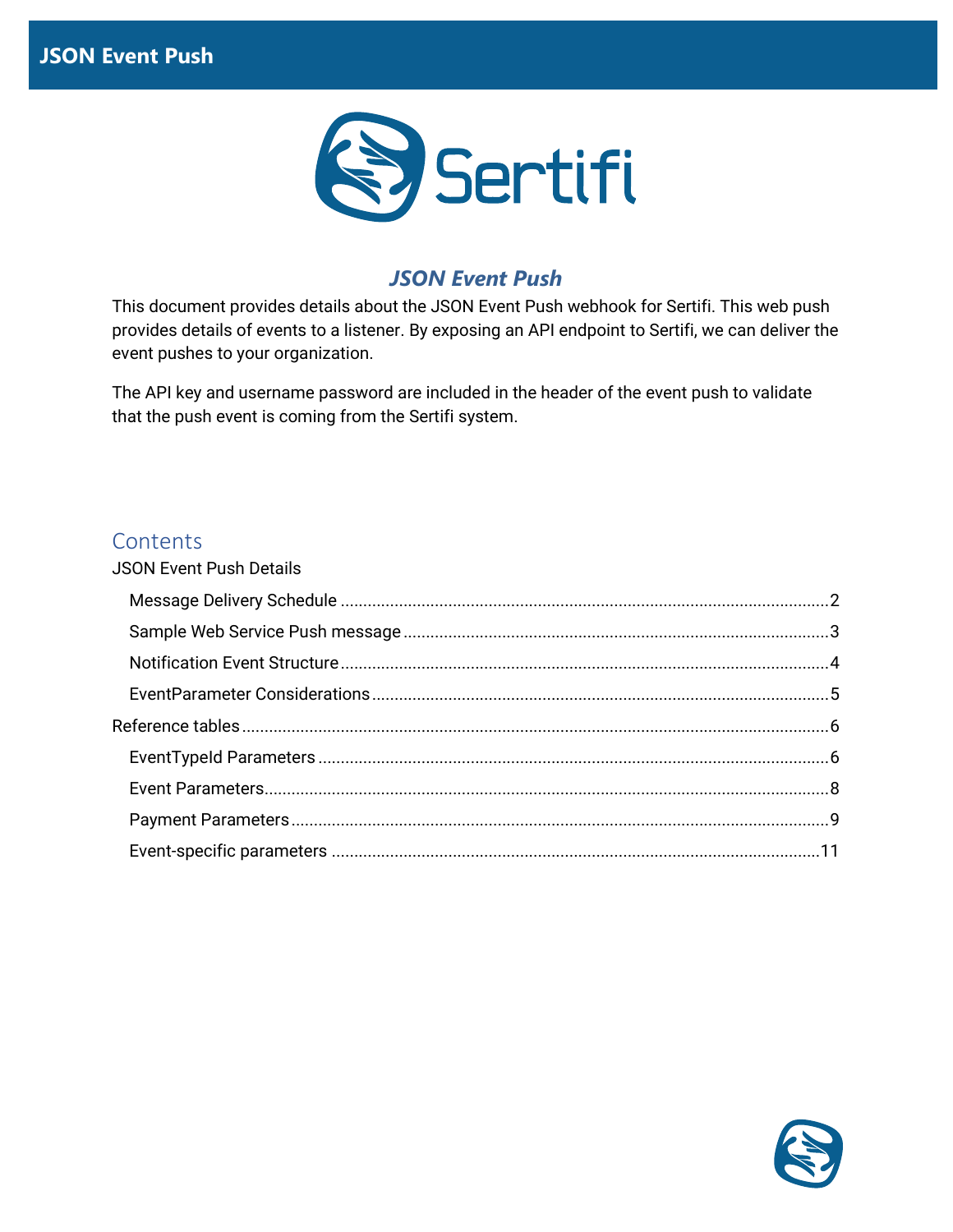#### <span id="page-1-0"></span>Message Delivery Schedule

Sertifi attempts to deliver messages multiple times if the Web Service Listener is down or is returning errors. The delivery schedule is as follows:

| <b>Attempt</b>         | <b>Delay Before Attempts</b> |
|------------------------|------------------------------|
| <b>Initial</b>         | 0                            |
| $1st$ retry            | 1 second                     |
| 2 <sup>nd</sup> retry  | 15 seconds                   |
| 3rd retry              | 30 seconds                   |
| 4 <sup>th</sup> retry  | 2 minutes                    |
| 5 <sup>th</sup> retry  | 5 minutes                    |
| 6 <sup>th</sup> retry  | 30 minutes                   |
| 7 <sup>th</sup> retry  | 2 hours                      |
| 8 <sup>th</sup> retry  | 4 hours                      |
| 9 <sup>th</sup> retry  | 12 hours                     |
| 10 <sup>th</sup> retry | 24 hours                     |

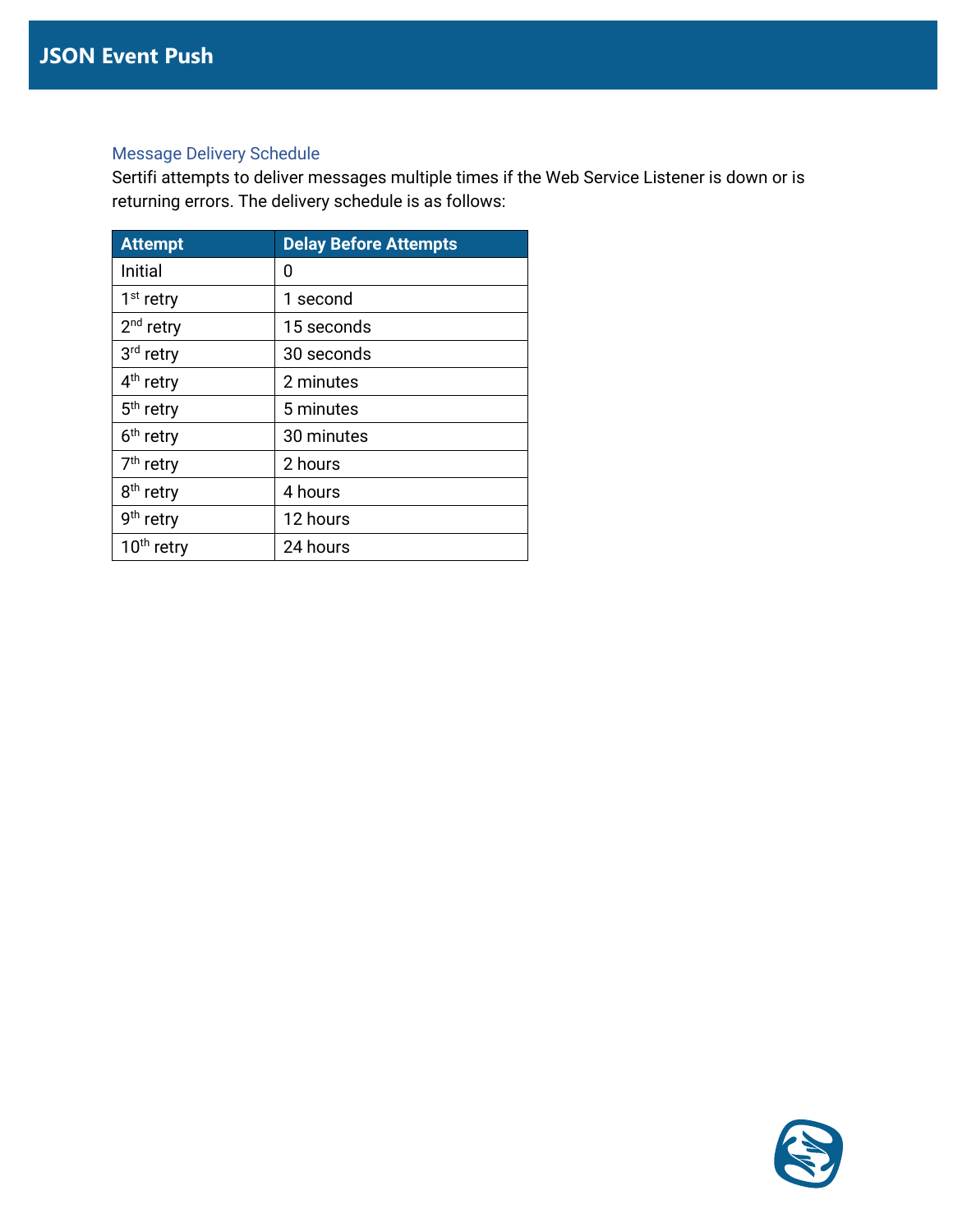#### <span id="page-2-0"></span>Sample Web Service Push message

The following is an example of a JSON event for AgreementCreated:

```
{
  "SecurityToken": null,
  "Password": null,
  "EventTypeId": "AgreementCreated",
  "EventId": string,
   "EventTime": "2014-06-23T11:14:34.000",
  "EventParameters": {
     "FileId": "string",
     "DocumentDatabaseXML": "string",
     "DocumentExternalId1": "string",
     "DocumentExternalId2": "string",
     "DocumentExternalId3": "string",
     "DocumentId": "string",
     "DocumentName": "string",
     "DocumentStatus": "string",
     "EventDate": "string",
     "FileExternalId1": "string",
     "FileExternalId10": "string",
     "FileExternalId2": "string",
     "FileExternalId3": "string",
     "FileExternalId4": "string",
     "FileExternalId5": "string",
     "FileExternalId6": "string",
     "FileExternalId7": "string",
     "FileExternalId8": "string",
     "FileExternalId9": "string",
     "FileName": "string",
     "OwnerEmail": "string"
  }
}
```
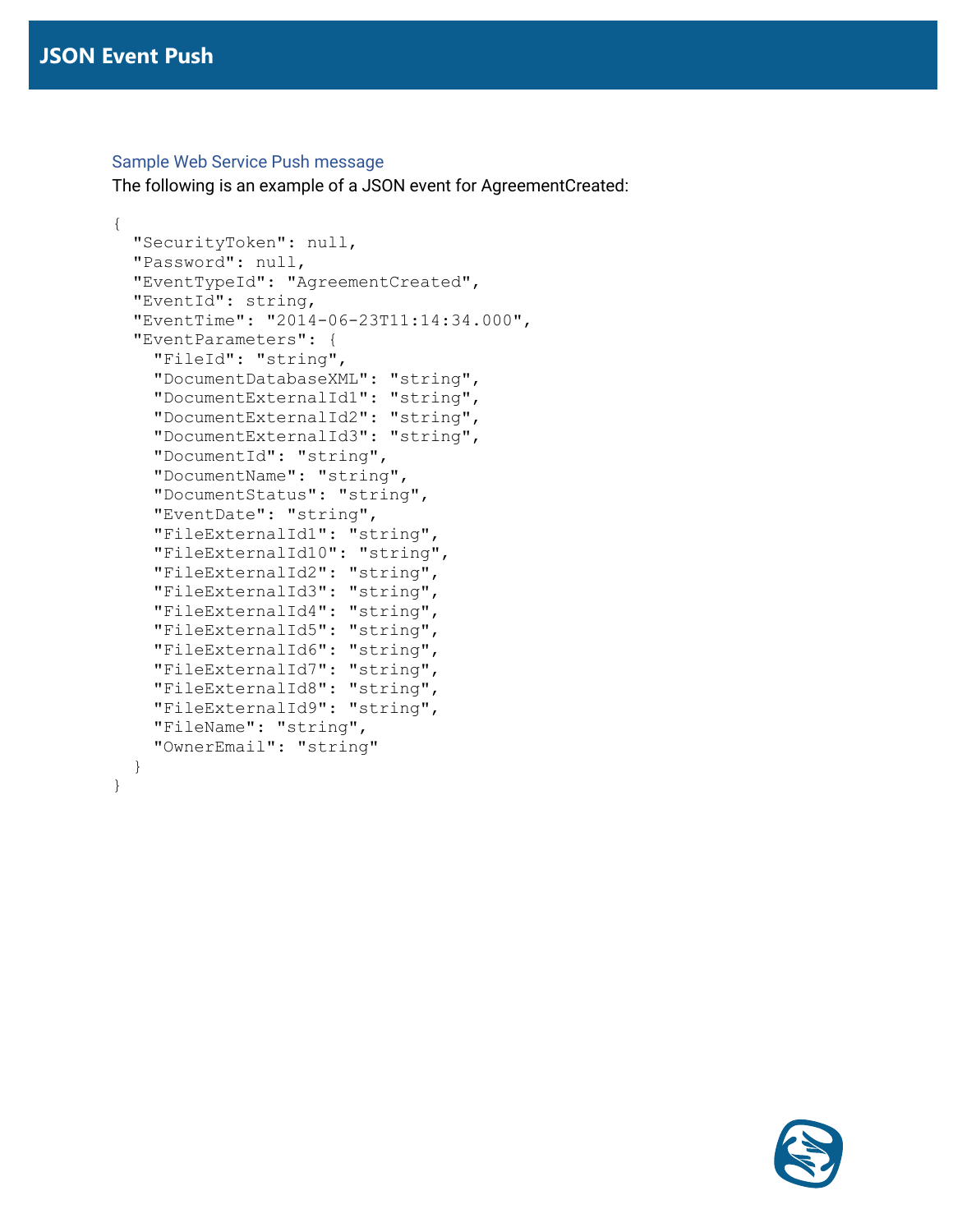## <span id="page-3-0"></span>Notification Event Structure

The ReceiveNotification method accepts a single parameter called **notificationEvent** that contains the following:

| <b>Property Name</b>   | <b>Sub-property</b><br>name | <b>Property Type</b>         | <b>Description</b>         |
|------------------------|-----------------------------|------------------------------|----------------------------|
| SecurityToken          |                             | String                       | Provides a client-         |
|                        |                             |                              | defined token to send      |
|                        |                             |                              | with every message.        |
|                        |                             |                              | This way the receiver      |
|                        |                             |                              | can validate the           |
|                        |                             |                              | message is coming          |
|                        |                             |                              | from a trusted source.     |
|                        |                             |                              | In cases where a           |
|                        |                             |                              | username and               |
|                        |                             |                              | password                   |
|                        |                             |                              | authentication is          |
|                        |                             |                              | chosen, this key           |
|                        |                             |                              | contains the username.     |
|                        |                             |                              |                            |
| Password               |                             | String                       | Provides the password      |
|                        |                             |                              | in cases where a           |
|                        |                             |                              | username and               |
|                        |                             |                              | password                   |
|                        |                             |                              | authentication is          |
|                        |                             |                              | chosen. If this is not     |
|                        |                             |                              | chosen, this key is        |
|                        |                             |                              | blank.                     |
|                        |                             |                              |                            |
| EventTypeId            |                             | Enumeration                  | The type of event that     |
|                        |                             |                              | occurred. For more         |
|                        |                             |                              | information, see Table 1   |
|                        |                             |                              | for a list of possible     |
|                        |                             |                              | values.                    |
| EventId                |                             | string                       | A unique ID for the        |
|                        |                             |                              | event generated by         |
|                        |                             |                              | Sertifi. Reference this ID |
|                        |                             |                              | when troubleshooting.      |
|                        |                             |                              |                            |
| EventTime              |                             | dateTime                     | The date and time when     |
|                        |                             |                              | the event occurred.        |
| <b>EventParameters</b> |                             | Unordered list of name/value | A list of the parameters   |
|                        |                             | pairs                        | related to the event.      |
|                        |                             |                              |                            |

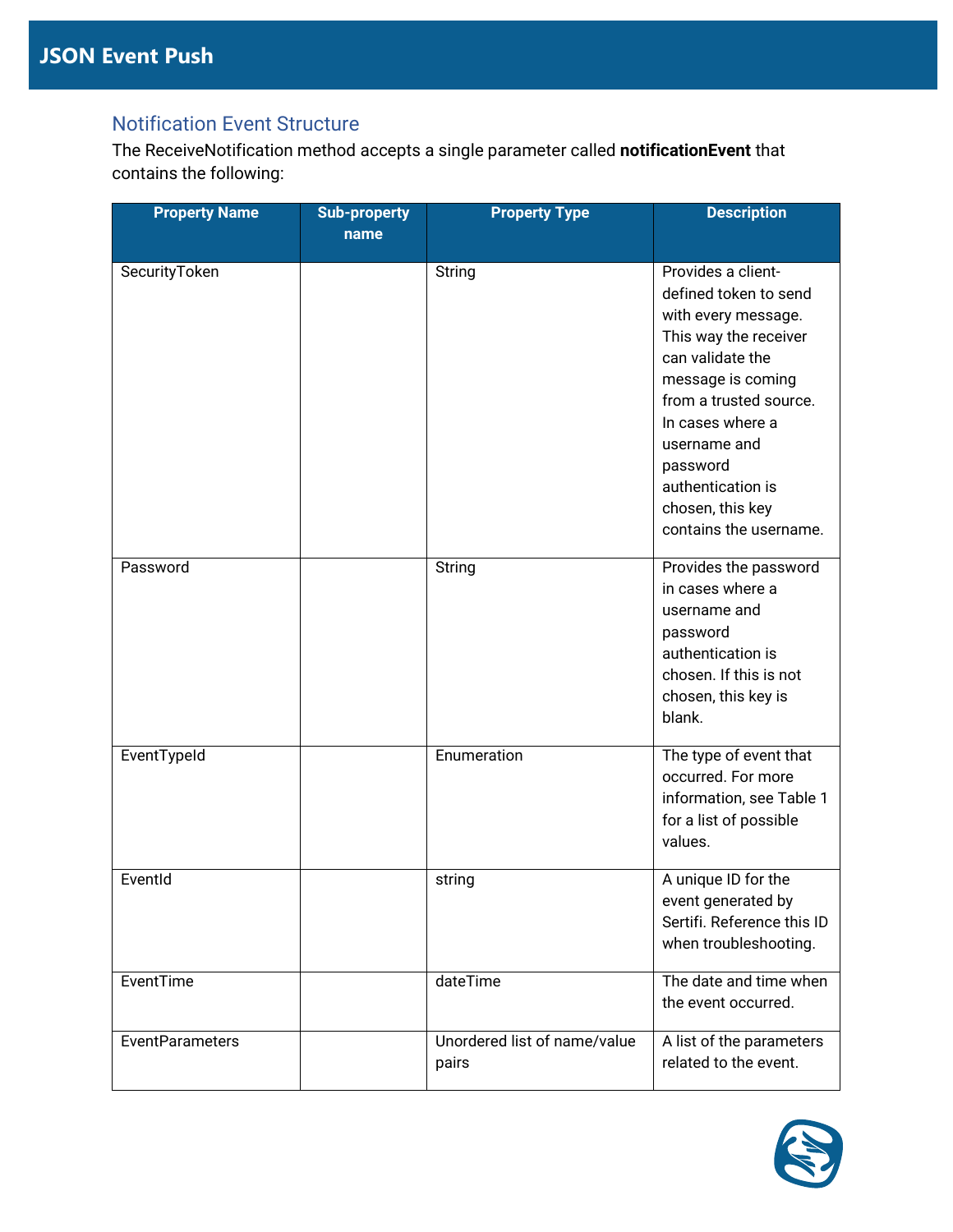| Name  | String | The name of the<br>parameter.          |
|-------|--------|----------------------------------------|
| Value | String | The value assigned to<br>the parameter |

## <span id="page-4-0"></span>EventParameter Considerations

Eventparameters contain the name and value pairs of a specific event type. Sertifi passes these parameters values as strings. It's important to note that when you get an eventparameter that's a true/false field, it won't be represented as true/false, instead, it will be represented as either a string of "True" or a string of "False." For dateTime parameters, these are represented as CCYY-MM-DDThh:mm:ss.

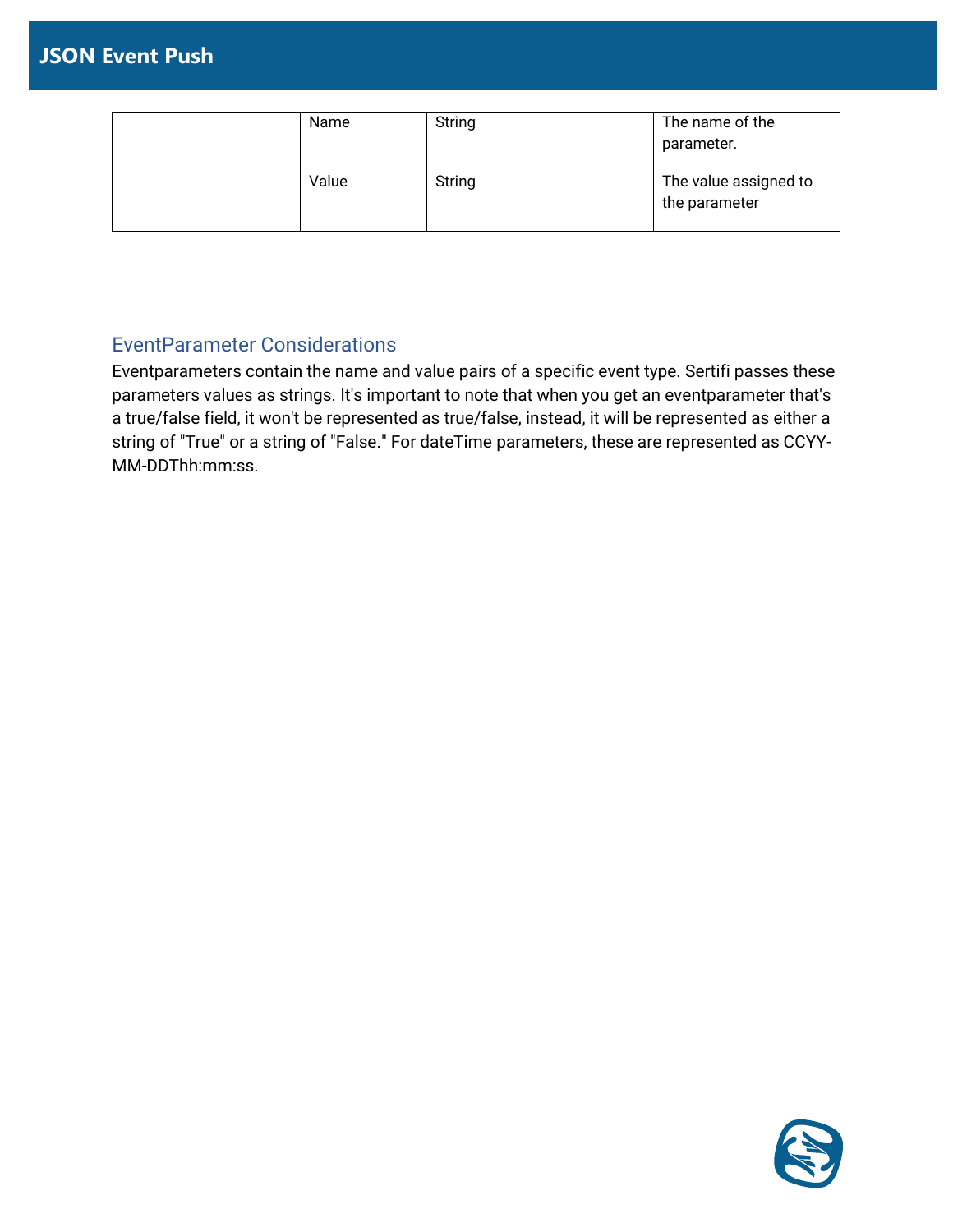## **Reference tables**

<span id="page-5-0"></span>Use the various reference tables to learn more about parameters that can appear for the different event types in the JSON event push.

### <span id="page-5-1"></span>EventTypeId Parameters

This table contains the list of event parameters that can be pushed for the EventTypeID.

| <b>Event Parameter</b> | <b>Description</b>                                                                                                      |  |
|------------------------|-------------------------------------------------------------------------------------------------------------------------|--|
| AgreementCreated       | A new file was added to a folder.                                                                                       |  |
| AgreementExpired       | The file expired and can't be signed.                                                                                   |  |
| AgreementSigned        | A file in a folder is signed.                                                                                           |  |
| AgreementCompleted     | A file was signed by all participants.                                                                                  |  |
| FileCompleted          | All files in a folder were completed by all<br>participants. This event only fires for sites using<br>packetized logic. |  |
| FileCreated            | A folder was created.                                                                                                   |  |
| FileExpired            | All files within a folder expired and can't be<br>signed.                                                               |  |
| FileReassigned         | A participant reassigned their signature requests<br>to someone else.                                                   |  |
| PaymentFailed          | A payment-related operation failed.                                                                                     |  |
| PaymentReceived        | Billing information was processed by the payment<br>gateway.                                                            |  |
| PaymentCloned          | A completed payment or authorization was<br>charged again.                                                              |  |
| PaymentRefunded        | A refund was processed against a payment or<br>cloned payment.                                                          |  |
| RequestReassigned      | A participant has reassigned a single signature<br>request for a specific file to someone else.                         |  |
| SignerDeclined         | A participant declined to sign a file.                                                                                  |  |
| StreamCommentAdded     | A comment was added to the room.                                                                                        |  |
| UserInvited            | A signer or carbon copy participant was invited to<br>sign or view the file.                                            |  |

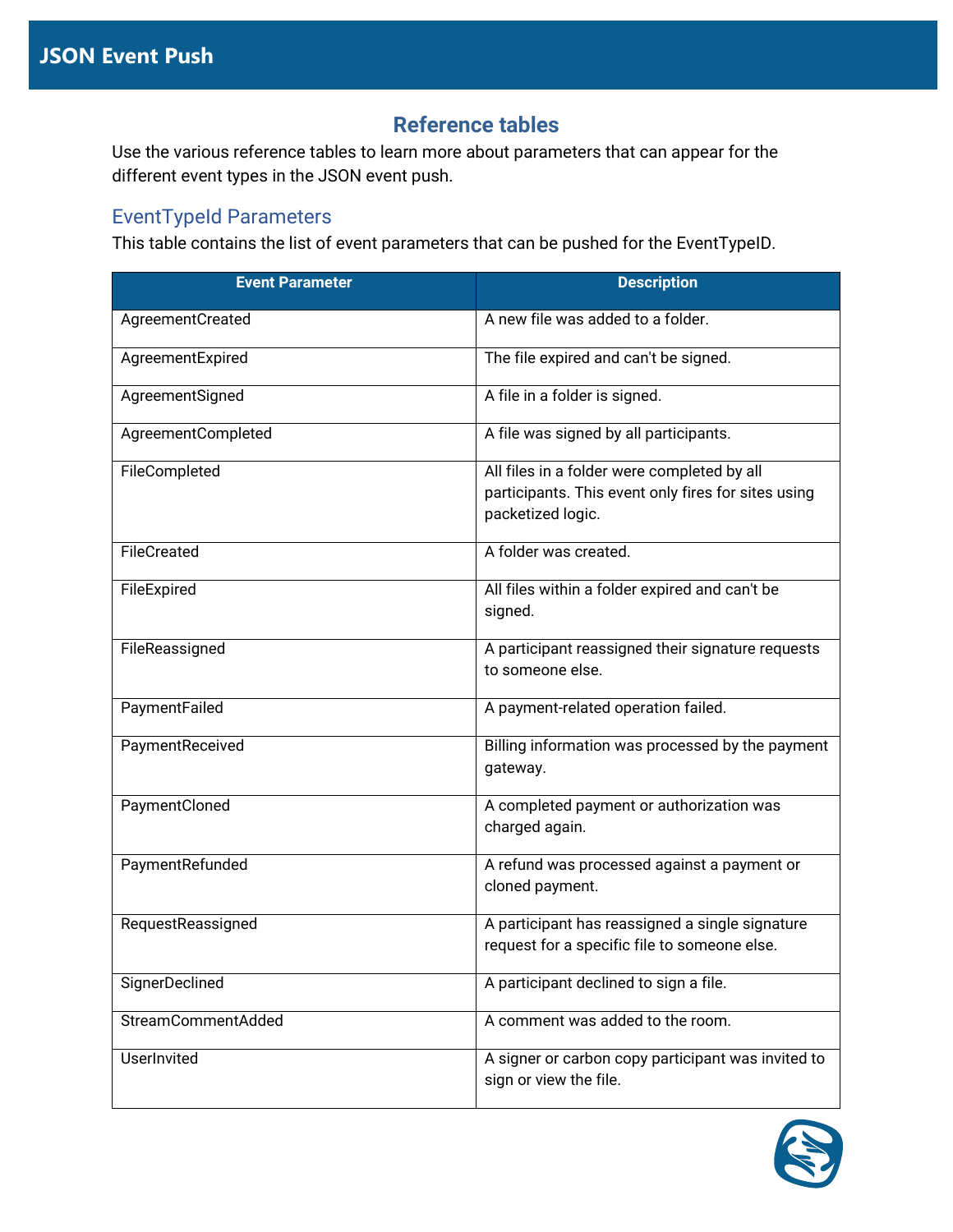# **JSON Event Push**

| <b>UserVisited</b> | I A sender, signer, or carbon copy participant |
|--------------------|------------------------------------------------|
|                    | accessed a file or document.                   |
|                    |                                                |

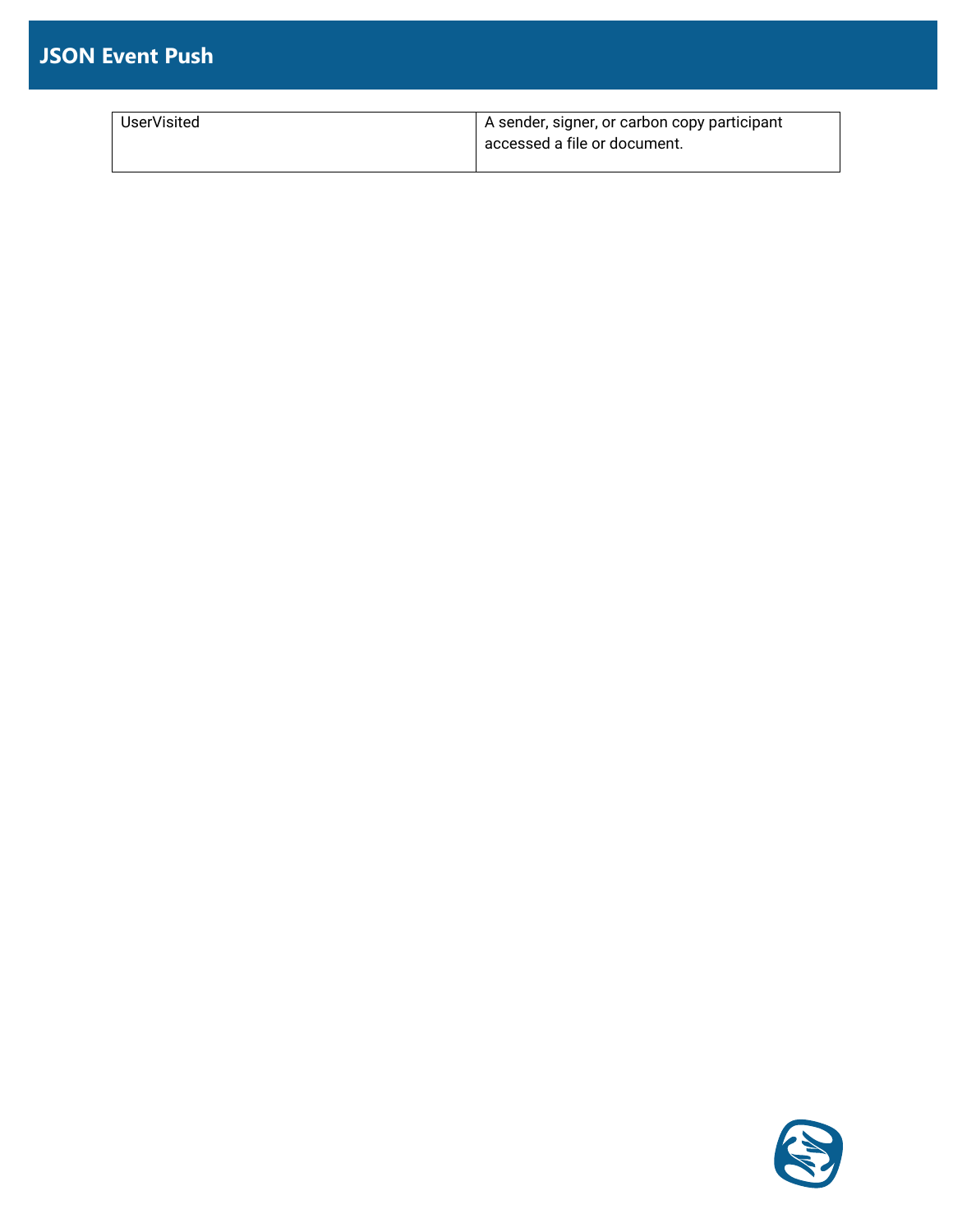### <span id="page-7-0"></span>Event Parameters

The following table provides a list of properties that apply for all event types.

| <b>Event Property</b> | <b>Description</b>                                                                                    |
|-----------------------|-------------------------------------------------------------------------------------------------------|
| FileExternalId1       | Represents identifiers appended to the file by the<br>SetSignatureRequestParameters call in Sertifi's |
| FileExternalId2       | Gateway API.                                                                                          |
| FileExternalId3       |                                                                                                       |
| FileExternalId4       |                                                                                                       |
| FileExternalId5       |                                                                                                       |
| FileExternalId6       |                                                                                                       |
| FileExternalId7       |                                                                                                       |
| FileExternalId8       |                                                                                                       |
| FileExternalId9       |                                                                                                       |
| FileExternalId10      |                                                                                                       |
| FileId                | The unique identifier for a file.                                                                     |
| FileName              | The name of the file.                                                                                 |
| OwnerEmail            | The email address for the sender who created the<br>folder.                                           |

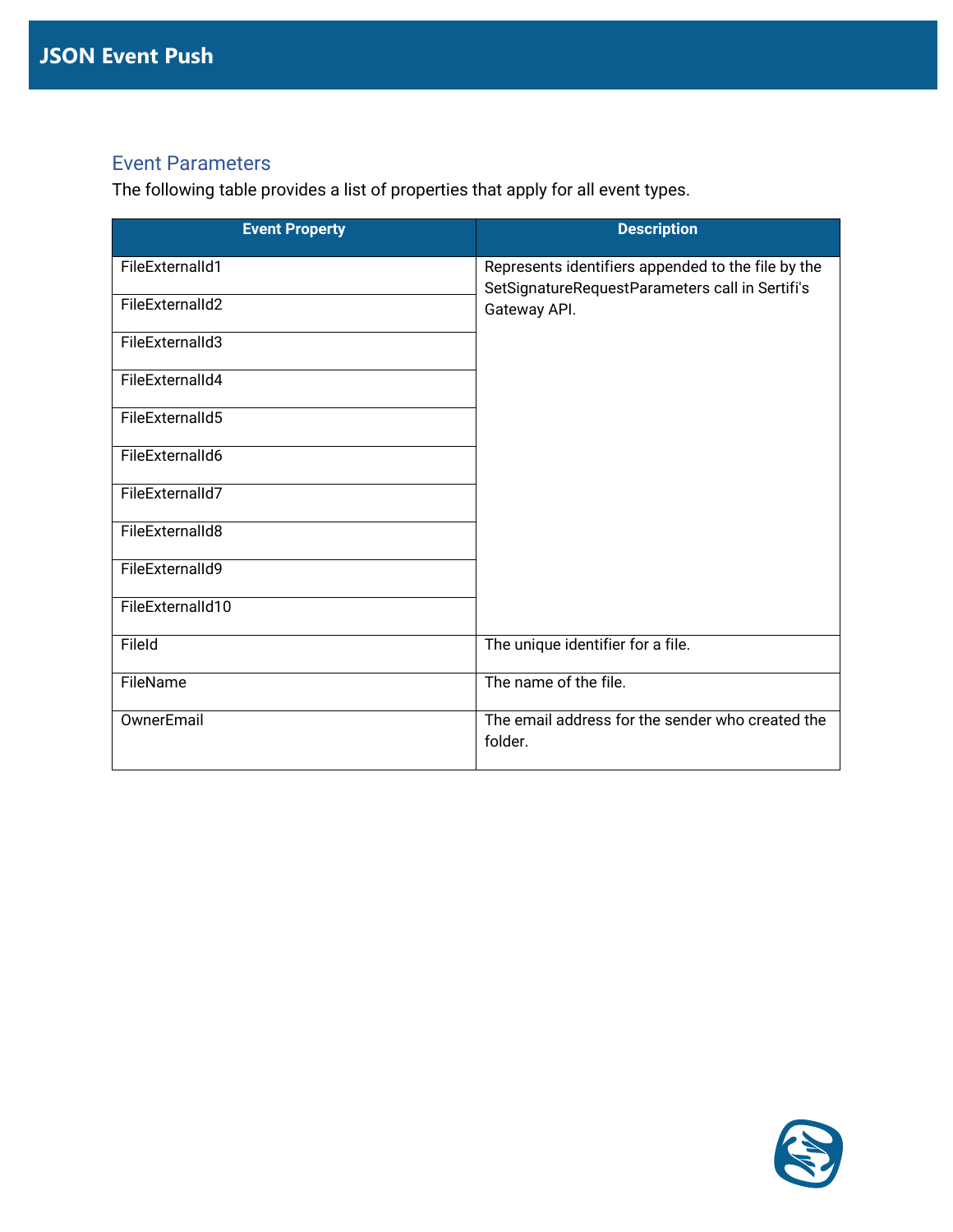# <span id="page-8-0"></span>Payment Parameters

The following table provides a list of event parameters common to all payment events.

| <b>Event Property</b> | <b>Description</b>                                                                                                                                               |
|-----------------------|------------------------------------------------------------------------------------------------------------------------------------------------------------------|
| Amount                | The amount of the payment.                                                                                                                                       |
| <b>AVSStatus</b>      | The status of the AVS check, if any. This property<br>is specific to the payment gateway being used.                                                             |
| BankAccountType       | For ACH payments, this indicates the type of<br>account that was used for the payment. Savings,<br>Checking, and Business Checking are the most<br>common types. |
| <b>BankName</b>       | For ACH payments, this indicates the name of the<br>bank where the payer account is.                                                                             |
| BillingName           | The name of the payer to be billed.                                                                                                                              |
| BillingAddress1       | The first line of the billing address.                                                                                                                           |
| BillingAddress2       | The second line of the billing address.                                                                                                                          |
| <b>BillingCity</b>    | The city of the billing address.                                                                                                                                 |
| BillingState          | The state of the billing address.                                                                                                                                |
| BillingZip            | The zip code of the billing address.                                                                                                                             |
| CardType              | The brand of the credit card.                                                                                                                                    |
| CardLast4             | The last four digits of the credit card used to pay.                                                                                                             |
| Currency              | The currency in which a payment was processed.                                                                                                                   |
| <b>CVVStatus</b>      | The status of the CVV check, if any. This property<br>is specific to the payment gateway being used.                                                             |
| <b>DateCreated</b>    | The date the payment request was created.                                                                                                                        |
| DateDue               | The date the payment is due used for visibility and<br>email workflows.                                                                                          |
| <b>DateProcessed</b>  | The date when the payment gateway processed<br>the provided billing information.                                                                                 |
| DocumentId            | The unique identifier for the document the<br>payment is tied to. This property is empty if the<br>payment is a standalone payment.                              |

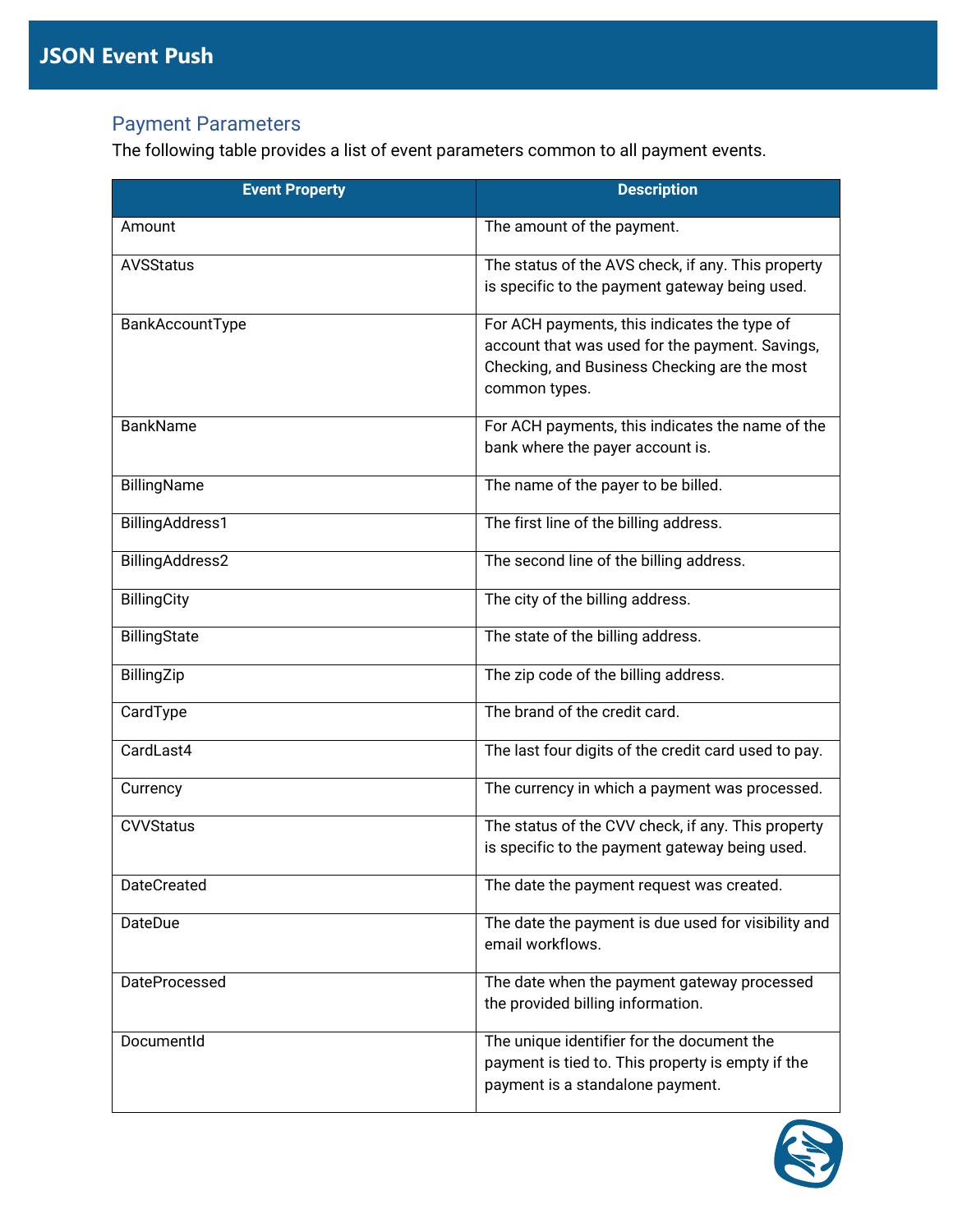# **JSON Event Push**

| Email          | The email address of the payer.                                                                                                                                                                                                                                                                     |  |
|----------------|-----------------------------------------------------------------------------------------------------------------------------------------------------------------------------------------------------------------------------------------------------------------------------------------------------|--|
| ErrorMessage   | The error message if a processing error occurred.                                                                                                                                                                                                                                                   |  |
| GatewayTokenId | An ID that represents the billing information<br>stored in a payment gateway. This ID is a stand-in<br>for credit card or other billing information for any<br>subsequent interactions after tokenization.<br>Tokenization is used to avoid storing sensitive<br>information in the Sertifi system. |  |
| Identifier     | The identifier generated for the payment. Different<br>payment gateways use this number different. For<br>example, Elements and Zuora use Sertifi's<br>standard 17-digit identifier, whereas Merchant<br>Link uses the order number.                                                                |  |
| IpAddress      | The IP address of the payer when they entered<br>their billing information.                                                                                                                                                                                                                         |  |
| PaymentId      | A unique identifier for the payment.                                                                                                                                                                                                                                                                |  |
| PaymentMethod  | Indicates the payment method used. Either ACH<br>or Credit Card.                                                                                                                                                                                                                                    |  |
| RoutingNumber  | The routing number for the bank for ACH<br>payments.                                                                                                                                                                                                                                                |  |
| <b>Status</b>  |                                                                                                                                                                                                                                                                                                     |  |

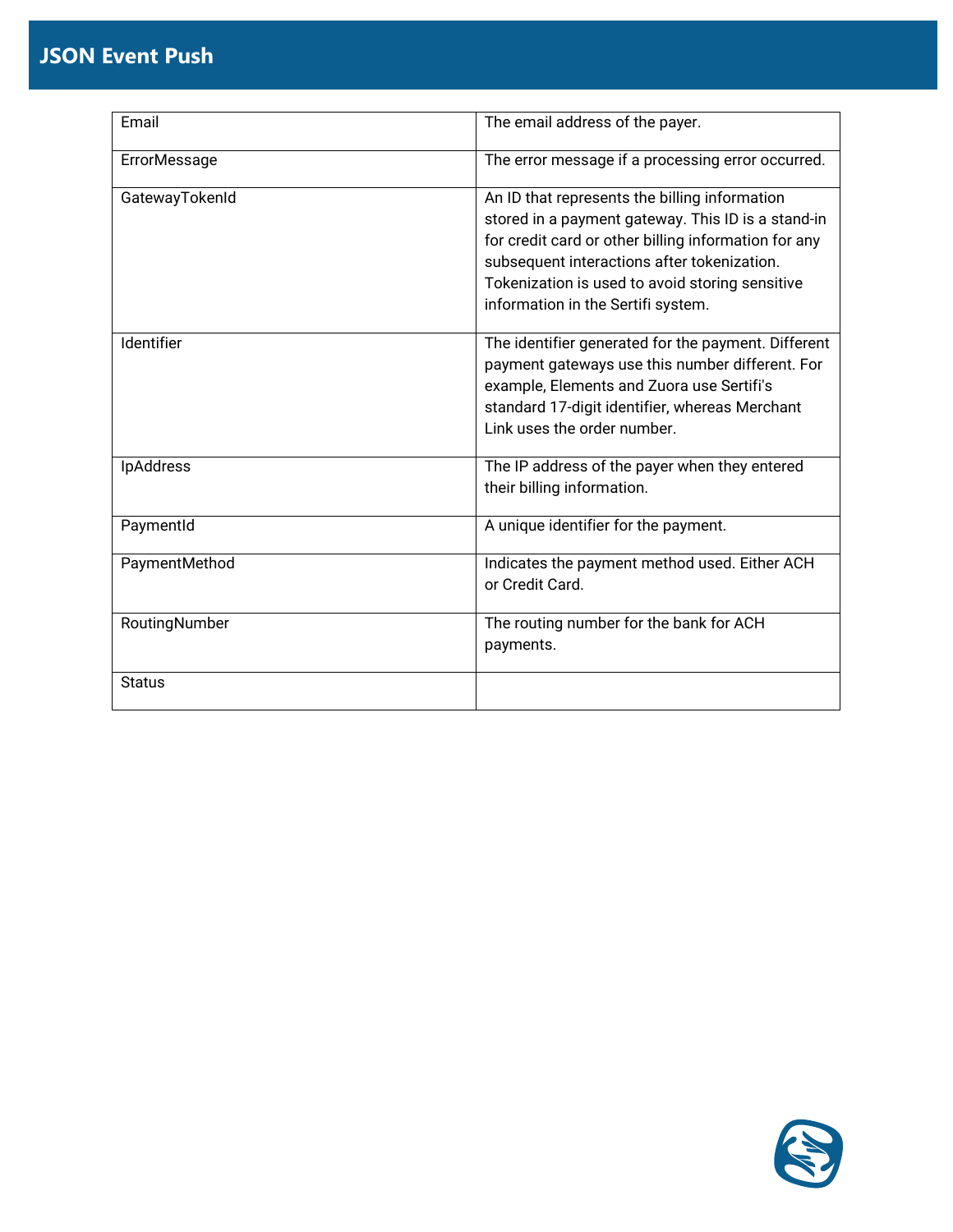# <span id="page-10-0"></span>Event-specific parameters

The following table lists the event type id properties for each event type.

| <b>EventTypeId</b>      | <b>Property</b>     | <b>Description</b>                                                                                                                 |  |
|-------------------------|---------------------|------------------------------------------------------------------------------------------------------------------------------------|--|
| <b>AgreementCreated</b> | <b>CCEmails</b>     | A comma-separated list of<br>emails for CC participants.                                                                           |  |
|                         | DocumentExternalId1 | Identifiers appended to the file<br>by the SetDocumentParameters                                                                   |  |
|                         | DocumentExternalId2 | call in Sertifi's Gateway API.                                                                                                     |  |
|                         | DocumentExternalId3 |                                                                                                                                    |  |
|                         | DocumentId          | The unique identifier for the file.                                                                                                |  |
|                         | DocumentName        | The name of the file.                                                                                                              |  |
|                         | DocumentStatus      | The current status of the file.                                                                                                    |  |
| AgreementSigned         | CustomField1        | Title properties specify the titles<br>or labels of custom fields                                                                  |  |
|                         | CustomField1Title   | defined for a file. CustomFields                                                                                                   |  |
|                         | CustomField2        | 1-4 contain the values populated<br>during the signing process.                                                                    |  |
|                         | CustomField2Title   |                                                                                                                                    |  |
|                         | CustomField3        |                                                                                                                                    |  |
|                         | CustomField3Title   |                                                                                                                                    |  |
|                         | CustomField4        |                                                                                                                                    |  |
|                         | CustomField4Title   |                                                                                                                                    |  |
|                         | <b>DateCreated</b>  | The date the signing request was<br>created for the signer participant.                                                            |  |
|                         | DateSigned          | The date the file was signed.                                                                                                      |  |
|                         | DocumentChanged     | Indicates if any of the fillable<br>fields were updated by a signer<br>participant. The possible values<br>are "true" and "false." |  |
|                         | DocumentExternalId1 | Identifiers appended to the file<br>by the SetDocumentParameters                                                                   |  |
|                         | DocumentExternalId2 | call in Sertifi's Gateway API.                                                                                                     |  |
|                         | DocumentExternalId3 |                                                                                                                                    |  |

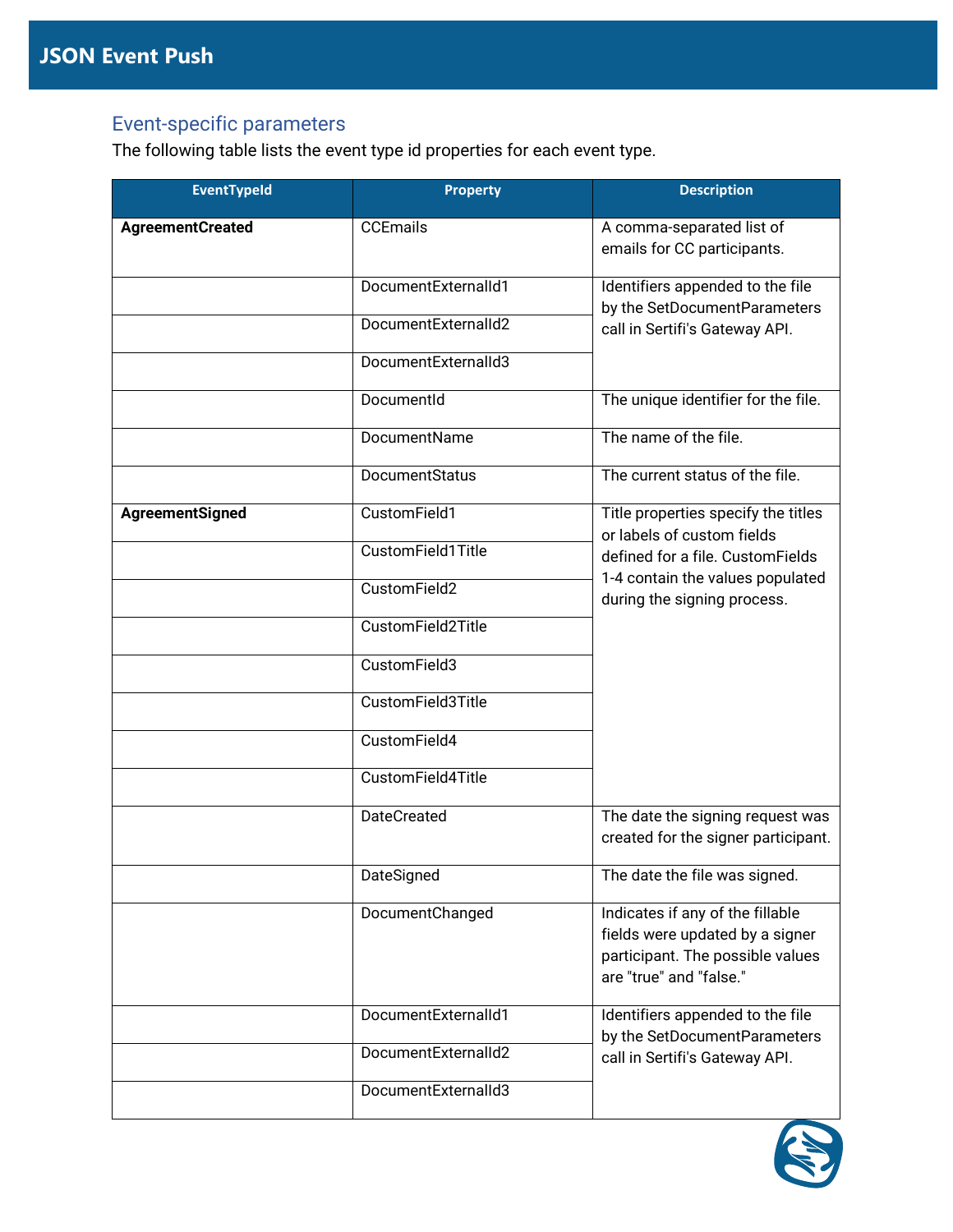|                           | DocumentId          | The unique identifier for the file.                                                                                                                                                                                               |
|---------------------------|---------------------|-----------------------------------------------------------------------------------------------------------------------------------------------------------------------------------------------------------------------------------|
|                           | DocumentName        | The name of the file.                                                                                                                                                                                                             |
|                           | DocumentStatus      | The current status of the file.                                                                                                                                                                                                   |
|                           | NameSigned          | The name signed in the signature<br>box.                                                                                                                                                                                          |
|                           | SignerAction        | The action the signer participant<br>took - either Sign or Review.<br>This is used in consolidated<br>signing to distinguish between a<br>signer and reviewer.                                                                    |
|                           | SignerEmail         | The email address of the signer<br>participant.                                                                                                                                                                                   |
|                           | SignerIpAddress     | The IP address of the signer<br>participant.                                                                                                                                                                                      |
|                           | SignMethod          | The method used to sign the file.<br>Either fax or electronic.                                                                                                                                                                    |
| <b>AgreementCompleted</b> | DocumentDatabaseXML | An XML document containing<br>metadata passed in by the<br>sender about the File and<br>Document including pre-fill<br>information, PDF fields and their<br>original values, and information<br>filled by the signer participant. |
|                           | DocumentExternalId1 | Identifiers appended to the file<br>by the SetDocumentParameters                                                                                                                                                                  |
|                           | DocumentExternalId2 | call in Sertifi's Gateway API.                                                                                                                                                                                                    |
|                           | DocumentExternalId3 |                                                                                                                                                                                                                                   |
|                           | DocumentId          | The unique identifier for the file.                                                                                                                                                                                               |
|                           | DocumentName        | The name of the file.                                                                                                                                                                                                             |
|                           | DocumentStatus      | The current status of the file.                                                                                                                                                                                                   |
| AgreementExpired          | DocumentExternalId1 | Identifiers appended to the file<br>by the SetDocumentParameters                                                                                                                                                                  |
|                           | DocumentExternalId2 | call in Sertifi's Gateway API.                                                                                                                                                                                                    |
|                           | DocumentExternalId3 |                                                                                                                                                                                                                                   |

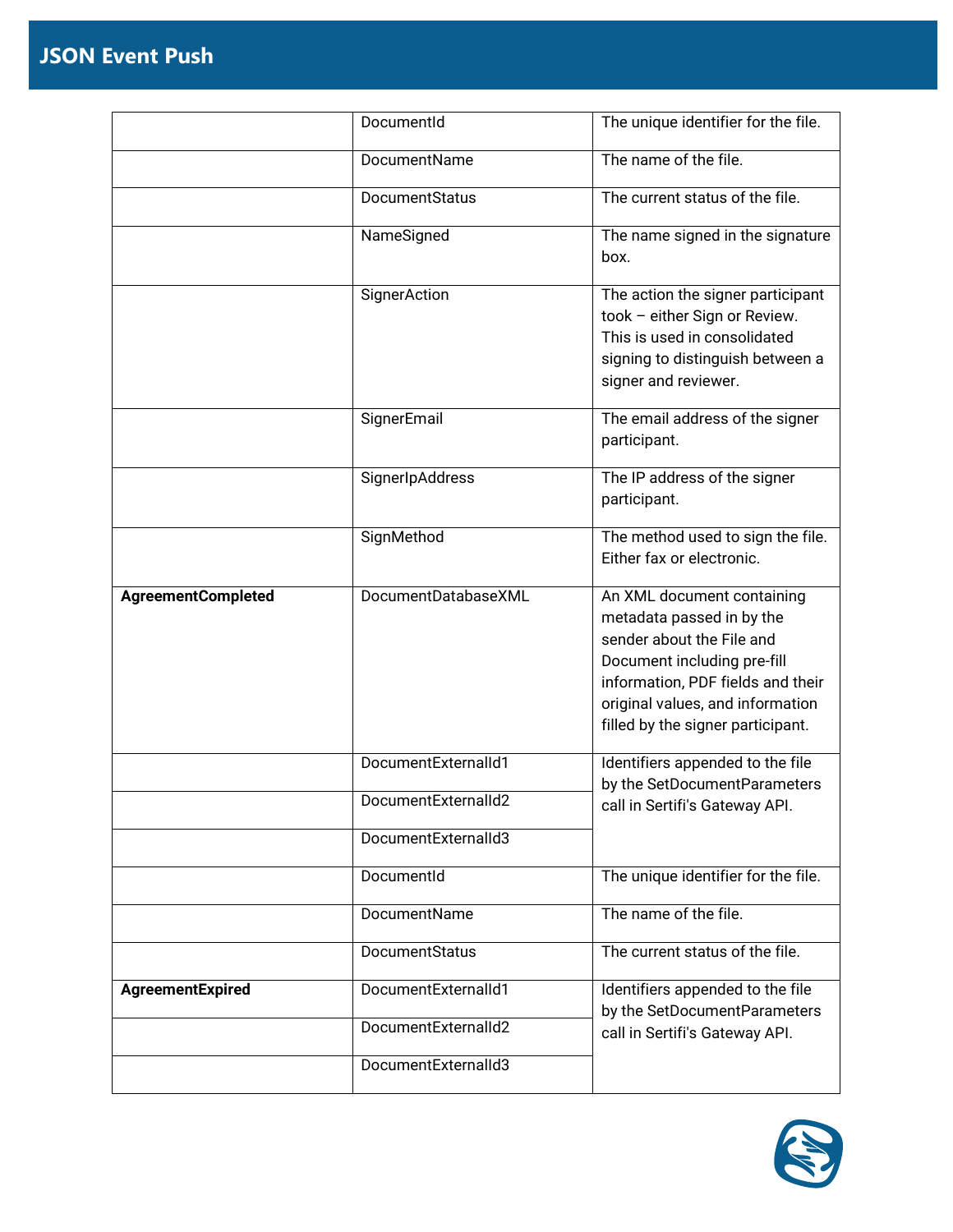|                      | DocumentId            | The unique identifier for the file.                                                                                                                                                                                                               |
|----------------------|-----------------------|---------------------------------------------------------------------------------------------------------------------------------------------------------------------------------------------------------------------------------------------------|
|                      | DocumentName          | The name of the file.                                                                                                                                                                                                                             |
|                      | <b>DocumentStatus</b> | The current status of the file.                                                                                                                                                                                                                   |
|                      | ExpiredBy             | The source that expired the file.<br>This is represented as either<br>SYSTEM if the file was<br>automatically expired, API for file<br>expired through the Gateway API,<br>or the email address of the<br>sender who triggered the<br>expiration. |
|                      | IpAddress             | The IP address of either the<br>server of the sender who<br>triggered the expiration. This<br>appears blank for auto-expired<br>files.                                                                                                            |
| <b>FileCompleted</b> | DateSigned            | The date when all the files within<br>a folder are completed.                                                                                                                                                                                     |
|                      | DocumentDatabaseXML   | An XML document containing<br>metadata passed in by the<br>sender about the File and<br>Document including pre-fill<br>information, PDF fields and their<br>original values, and information<br>filled by the signer participant.                 |
| <b>FileExpired</b>   | ExpiredBy             | The source that expired the file.<br>This is represented as either<br>SYSTEM if the file was<br>automatically expired, API for file<br>expired through the Gateway API,<br>or the email address of the<br>sender who triggered the<br>expiration. |
|                      | IpAddress             | The IP address of either the<br>server of the sender who<br>triggered the expiration. This<br>appears blank for auto-expired<br>files.                                                                                                            |

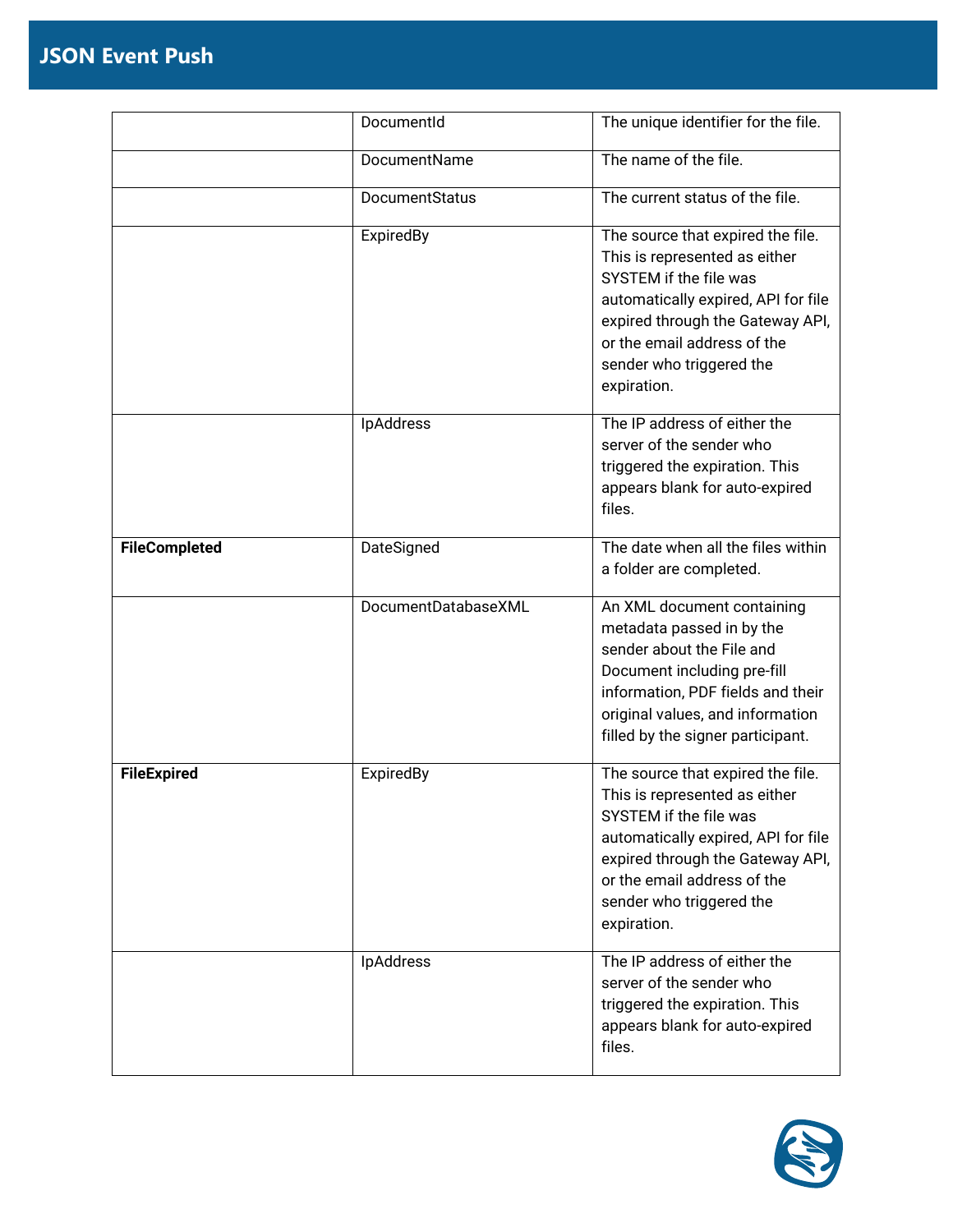| <b>FileReassigned</b> | NewSignerEmail      | The email address of the new                                   |
|-----------------------|---------------------|----------------------------------------------------------------|
|                       |                     | signer.                                                        |
|                       | OriginalSignerEmail | The email address of the original                              |
|                       |                     | signer.                                                        |
|                       | SignerSequence      | The signer level that was                                      |
|                       |                     | reassigned. Shows 1 for all<br>signing levels, 2 for seconds   |
|                       |                     | signers, and so on.                                            |
|                       |                     |                                                                |
| <b>PaymentFailed</b>  | CanRetry            | The ability of the signer to                                   |
|                       |                     | reenter their credentials.                                     |
|                       | FailedTries         | The number of times the                                        |
|                       |                     | payment was attempted.                                         |
|                       | Operation           | The operation that applies to the                              |
|                       |                     | current payment.                                               |
|                       | PaymentClonedFrom   | The payment method from one                                    |
|                       |                     | payment or authorization that's                                |
|                       |                     | used to generate a new payment.                                |
|                       |                     | The property contains the id of<br>the parent record.          |
|                       |                     |                                                                |
|                       | RefundedPayment     | The ID of the payment for which                                |
|                       |                     | a refund was issued.                                           |
| PaymentReceived       | Operation           | The operation that applies to the                              |
|                       |                     | payment.                                                       |
|                       |                     | $Pay$ – the payment                                            |
|                       |                     | operation where a                                              |
|                       |                     | payment method is                                              |
|                       |                     | charged.<br>Verify $-$ the payment                             |
|                       |                     | method verification -                                          |
|                       |                     | usually a \$0 or \$1                                           |
|                       |                     | authorization.                                                 |
|                       |                     | Refund $-$ the previously<br>$\bullet$<br>collected payment is |
|                       |                     | being refunded.                                                |
|                       | CardLast4           | The last four digits of the card                               |
|                       |                     | used to pay.                                                   |

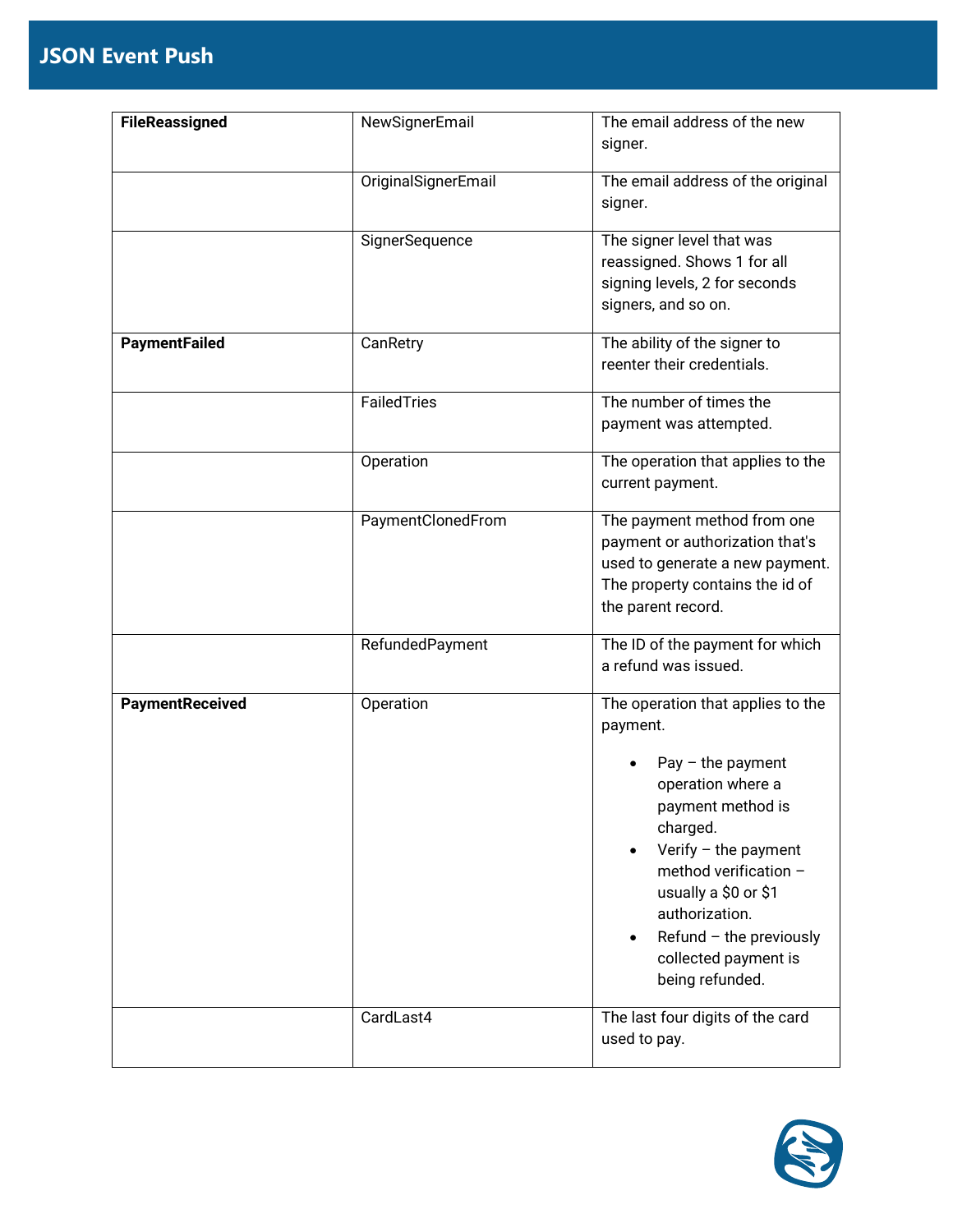| PaymentRefunded           | RefundedPayment     | The ID of the payment for which                                |
|---------------------------|---------------------|----------------------------------------------------------------|
|                           |                     | a refund was issued.                                           |
| <b>RequestReassigned</b>  | DocumentId          | The unique identifier for a file.                              |
|                           |                     |                                                                |
|                           | DocumentName        | The name of the file                                           |
|                           | DocumentStatus      | The current status of the                                      |
|                           |                     | document.                                                      |
|                           | NewSignerEmail      | The email address of the new                                   |
|                           |                     | signer.                                                        |
|                           | OriginalSignerEmail | The email address of the original                              |
|                           |                     | signer.                                                        |
|                           | SignerSequence      | The signer level that was                                      |
|                           |                     | reassigned. Shows 1 for all                                    |
|                           |                     | signing levels, 2 for seconds                                  |
|                           |                     | signers, and so on.                                            |
| <b>SignerDeclined</b>     | <b>DateCreated</b>  | The date the folder was created.                               |
|                           | DeclineComments     | The comment the signer                                         |
|                           |                     | participant left when they                                     |
|                           |                     | declined to sign.                                              |
|                           | DocumentExternalId1 | Identifiers appended to the file                               |
|                           | DocumentExternalId2 | by the SetDocumentParameters<br>call in Sertifi's Gateway API. |
|                           |                     |                                                                |
|                           | DocumentExternalId3 |                                                                |
|                           | DocumentId          | The unique identifier for the file.                            |
|                           | DocumentName        | The name of the file.                                          |
|                           | DocumentStatus      | The current status of the file.                                |
|                           |                     |                                                                |
|                           | SignerAction        | The action the signer participant                              |
|                           |                     | took - either Sign or Review.<br>This is used in consolidated  |
|                           |                     | signing to distinguish between a                               |
|                           |                     | signer and reviewer.                                           |
|                           |                     |                                                                |
|                           | SIgnerEmail         | The email address of the signer.                               |
| <b>StreamCommentAdded</b> | Message             | The message left in the room.                                  |